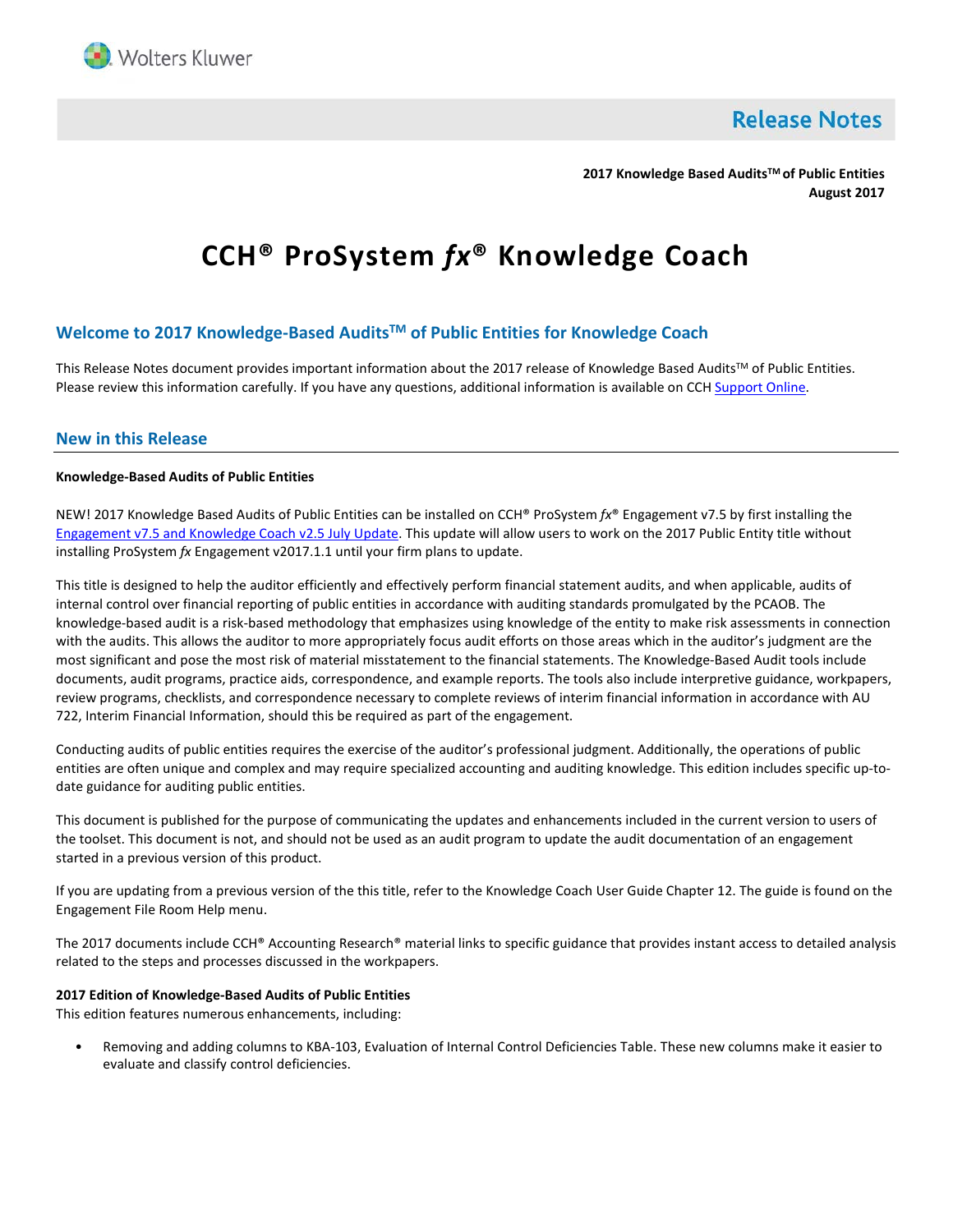- Adding table, "Communication of Internal Control Deficiencies" in KBA-103. This table is added to allow the auditor to document the auditor's communication of internal control deficiencies to those charged with governance and management. If a deficiency in table 1 is a material weakness, significant deficiency, or a deficiency in internal control it will flow to this new table.
- Reorganizing and rewording columns in Table 2 and 3 of KBA-400, and moving the column to describe the control deficiency to the end for better documentation flow. If you select "No" in the following columns, your control deficiency documented in the last column will flow to KBA-103:
	- Are Controls Activities Present.
	- Effectively Designed and Implemented.
	- Do Compensating Controls, If Any, Adequately Reduce the Risks of Material Misstatement.
	- Are Control Activities Functioning.
- Reorganizing and rewording columns in Relevant Principles and Points of Focus table of KBA-401, and moving the column to describe the control deficiency to the end for better documentation flow. If you select "No" in the following columns, your control deficiency documented in the last column will flow to the conclusion section:
	- Are the Relevant Principles or Points of Focus Present.
	- Are the Identified Controls Effectively Designed and Implemented.
	- Do Compensating Controls Adequately Reduce the Risks of Material Misstatement.
	- Are the Relevant Principles Functioning for this Component of Internal Control.
- In KBA-401, adding an "N/A" option to the "Are the Relevant Principles of Points of Focus Present?" column to the "Points of Focus" rows ONLY. The user could document the points of focus as not applicable, and the user will not respond to any other columns for that particular row as the diagnostics will clear. The user should focus on the functioning of the relevant principles as not all of the points of focus are required or applicable.
- Removing user options in the "System Change Controls" column of the "Less Complex IT Structure" table.
- Reorganizing and rewording columns in the "More Complex IT Structure" table of KBA-402, and moving the column to describe the control deficiency to the end for better documentation flow. If you select "No" in the following columns your control deficiency documented in the last column will flow to the conclusion section:
	- Are Controls Activities Present.
	- Effectively Designed and Implemented.
	- Do Compensating Controls, If Any, Adequately Reduce the Risks of Material Misstatement.
	- Are Control Activities Functioning.
- Reorganizing and rewording columns in the "Activity-Level Control Objective" table of KBA-40X series, and moving the column to describe the control deficiency near the end for better documentation flow. If you select "No" in the following columns your control deficiency documented will flow to the conclusion section:
	- Are Controls Designed Effectively.
	- Are Key Controls Implemented.
	- Do Compensating Controls Adequately Reduce the Risks of Material Misstatement Created by the Deficiency.
	- Are Control Activities Functioning.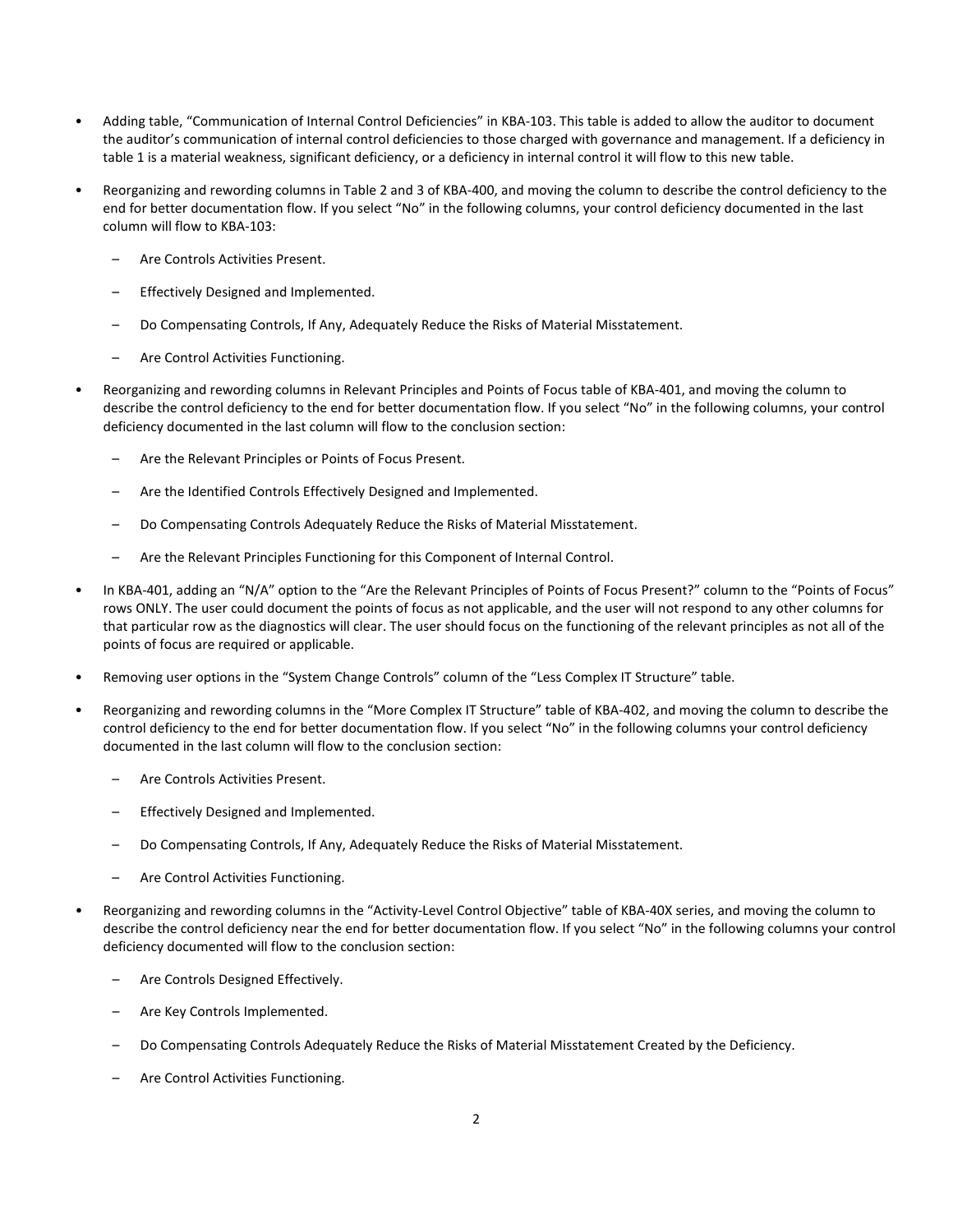- Also if you select "Partially" in column, Are Controls Designed Effectively, the control deficiency documented will flow to the conclusion section.
- Adding the functionality to allow users to insert custom rows anywhere in the subprocess table in KBA-40X series.
- Adding appropriate "Segregation of Duties" control objectives to the KBA-40X Series.
- Removing flow in AID-601 on steps 9, 10, and 11 that flow to KBA-102. Flow will remain on other steps in this workpaper.
- Adding "We incorporated an element of unpredictability in designing further audit procedures as follows: (Describe) (See example in practice point above)" to "Management Override" Financial Statement Level Risk in the Planned Overall Response column of KBA-502.
- Pre-setting the "Control Risk" column in KBA-502 to "Max" if the user selects the Tailoring Questions, "Has the auditor been engaged to perform an integrated audit?" and "Does the auditor intend to test the operating effectiveness of internal controls over financial reporting?" as "No" in AUD-100
- Adding new KCO-003 Answer Effects for the Engagement-Level Tailoring Questions Workpaper that will show all answer effects of each tailoring question in AUD-100.
- Adding rounding columns in AID-801 and KBA-301 word versions to match the excel versions of these workpapers.
- Adding two new columns in AID-201, Section I: Nature of Nonattest Services Provided table for user to document the firm and client personnel overseeing the nonattest services
- Adding an "N/A" option in the step 12 table of AID-701, "Final Assessment of Control Risk" column.
- Removing steps in AUD-201 that are duplicated in AUD-101 and moving one step from AUD-201 to AUD-101.
- Adding a "Maximum" and "Slightly Below Maximum" option in AUD-701, planned control reliance column.
- Reorganizing and adding steps and tables in AUD-902 to accommodate PCAOB AS 2415 and FASB ASU No 2014-15.
- Adding many new CORs, KBAs, and RESs as follows:
	- COR-915 Third-Party Support Letter
	- COR-916 Request for Confirmation from Supporting Parties of Intent and Ability to Provide Financial Support
	- KBA-201N Client/Engagement Acceptance and Continuance Form: Noncomplex Entities
	- KBA-302N Understanding the Entity and Its Environment: Noncomplex Entities
	- KBA-401N Understanding Entity-Level Controls: Noncomplex Entities
	- RES-022 Variable Interest Entity Checklist
	- RES-023 Going Concern Checklist

[Click here](http://support.cch.com/updates/KnowledgeCoach/pdf/guides_tab/2017%20Public%20Entities%20Title%20Overview%20for%20Knowledge%20Coach%20Users.pdf) for the 2017 Audits of Public Entities Title Overview for Knowledge Coach Users.

In addition, forms and practice aids throughout have been updated to include new examples and tips, and where applicable, to take into account: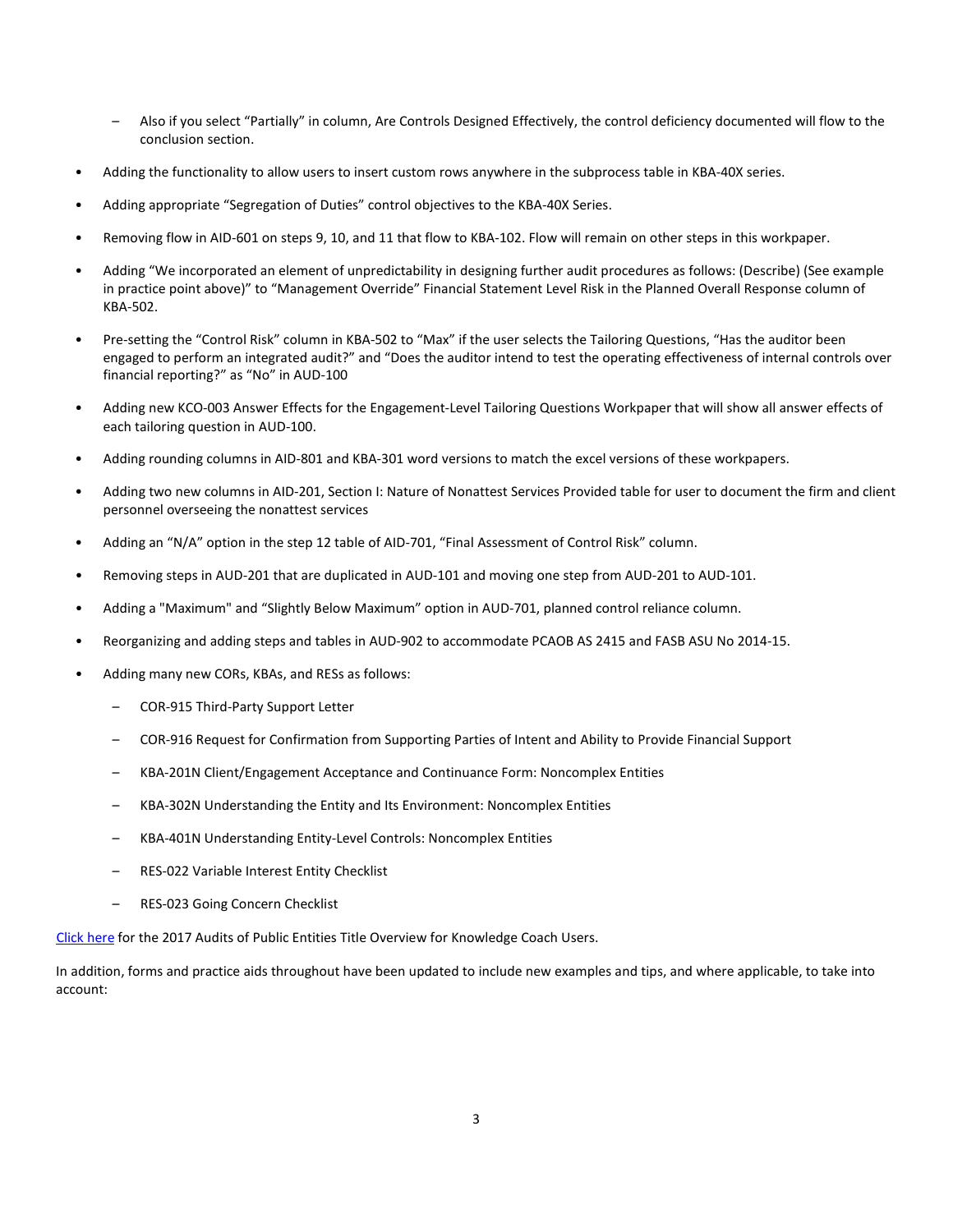#### **New literature, standards, and developments, reflected in the following current audit and accounting guidance:**

- Auditing Standard (AS) No. 18, Related Parties, Amendments to Certain PCAOB Auditing Standards Regarding Significant Unusual Transactions and Other Amendments to Certain PCAOB Auditing Standards Regarding Significant Unusual Transactions and Other Amendments to PCAOB Auditing Standards
- Revised AICPA Code of Professional Conduct (Code)
- ET Section 1.295, Nonattest Services
- FASB Accounting Standards Codification™ as of June 30, 2017, through Accounting Standards Update No. 2017-10

#### **Important Notes:**

- Make sure to save changes to workpapers before closing the workpaper or the binder to ensure data is correctly updated.
- If your Current Editor Knowledge Coach MS® Word workpapers become read-only or crash, please do the following:
	- Keep the binder with the affected workpapers open.
	- Highlight the workpaper in the binder window and go to **Tools > Save Knowledge Coach Answers**.

#### **System Requirements**

- This title requires the 2017 Financial Statement Base Title. The 2017 Financial Statement Base title MUST be installed with one of the following versions of CCH® ProSystem *fx* ® Engagement and Knowledge Coach.
	- Engagement v7.5.100.1223 and Knowledge Coach v2.5.100.1224 available through the ProSystem *fx* Engagement v7.5 and Knowledge Coach v2.5 July Update. To identify what version you are running, please go to the **Help > About** window within the application.
	- Engagement and Knowledge Coach v2017.1.1 or later.
- A minimum of 4GB of RAM is required for optimal performance when opening and navigating through Knowledge Coach workpapers.

## **Download Instructions**

If you are planning to use this title on Engagement v7.5 and Knowledge Coach v2.5, ensure you apply ProSystem *fx* Engagement v7.5 and Knowledge Coach v2.5 July Update to all machines including Admin servers and terminal servers before installing the title. Review the July Update [release notes](https://support.cch.com/updates/Engagement/patch75/Engagement%20and%20KC%20July%202017%20Update%20Release%20Notes.pdf) for more information on deployment.

To download this title:

- 1. Navigate to the [Knowledge Coach Updates](http://support.cch.com/updates/KnowledgeCoach) section of the Engagement Support Website.
- 2. Select the Knowledge Coach Series. The series are arranged by title type, then industry.
- 3. Click on the Download File link next to the title you wish to download.

**Note**: On some occasions the content package file (.KCP) will download with the extension changed to .ZIP. If this occurs, please change the extension of the downloaded file to KCP using all capital letters.

You must install the 2017 Financial Statement Base title before installing the 2017 Knowledge Based Audits of Public Entities.

The Financial Statement Base title is also available on th[e Knowledge Coach Update Website.](http://support.cch.com/updates/KnowledgeCoach)

The Knowledge Coach Content Package (KCP) download is a proprietary file that must be installed from within Engagement. Save this KCP file to a location on your local drive, and follow the **Installation Instructions** included in the Release Bulletin.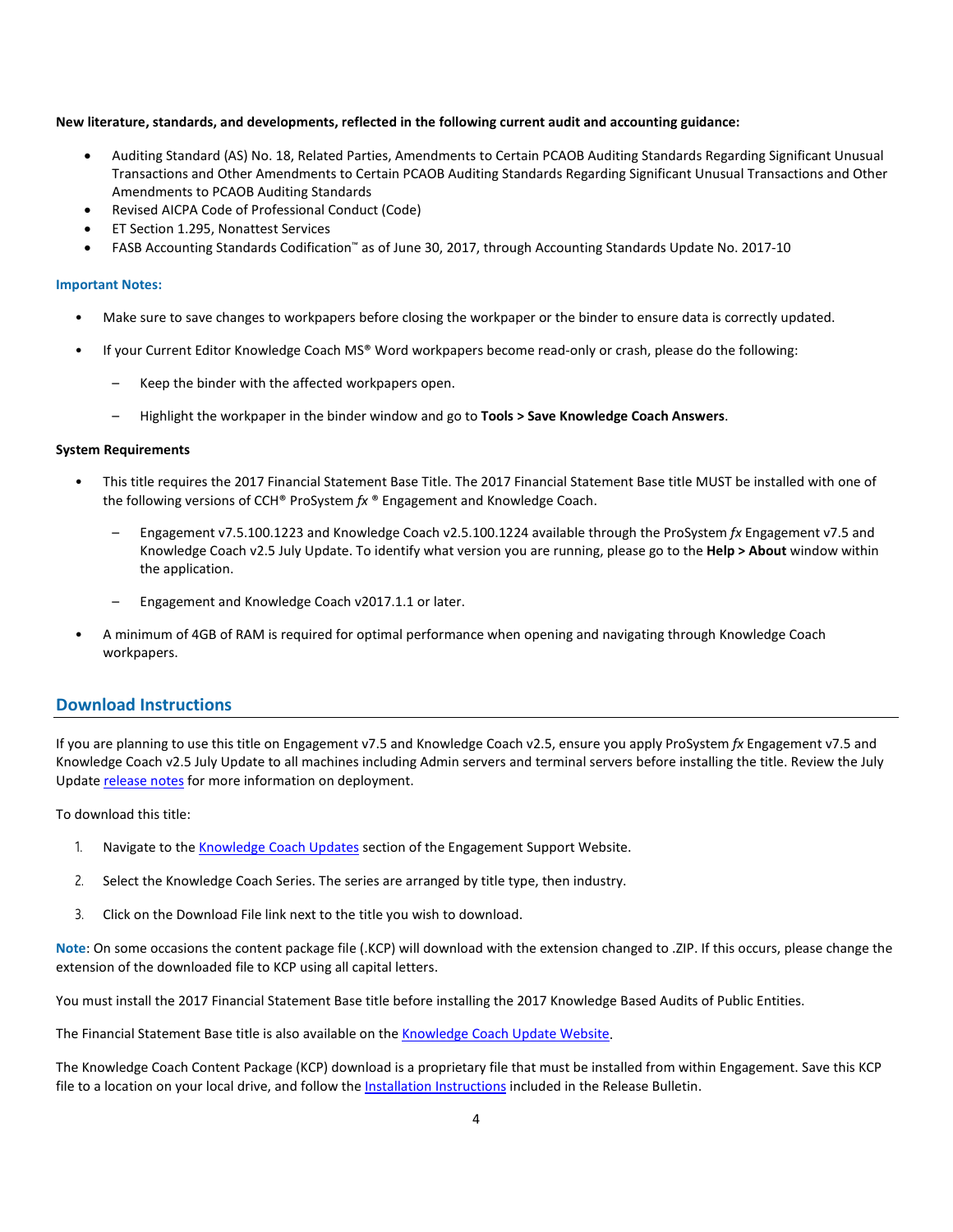## **Installation Instructions**

Once you have downloaded your Knowledge Coach title, you will need to add it to the list of titles within CCH ProSystem *fx* Engagement. The only additional system requirement is approximately 75MB of disk space to store your Knowledge Coach Program content files. Please refer to the Engagement with Knowledge Coach Release Notes for any other system requirements.

After downloading the 2017 Knowledge Based Audits of Public Entities, do the following:

- 1. Launch the Engagement Workpaper Management application so that the Local File Room is displayed. Select Tools > Knowledge Coach Titles.
- 2. The Knowledge Coach Titles window will be displayed.
- 3. Choose **Add Title**.
- 4. Browse to the title package file (\*.KCP) that you previously downloaded from the Knowledge Coach Support Web site.
- 5. Choose **Open**.
- 6. The system will display a progress indicator while the title package is added. You will receive a message that the title has been successfully installed once the process is complete.

To release a title:

- 1. Select one of the Knowledge Coach titles in the list that has been added but is not yet released.
- 2. Choose **Release Title**. The current date and time will be displayed in the Date released column, and the status will change to "Released."

**Note**: In the Engagement Admin module, add and assign a Knowledge Coach module and the applicable Knowledge Coach title license to staff before using the workpapers.

**Important**: Once the 2017 Knowledge-Based Audits of the Public Entities title has been added and released, they will be automatically deployed to other staff members when they login to the "Office" location, or when they synchronize a binder that contains Knowledge Coach workpapers from this title.

## **Online Permission Key**

Permission key files may be downloaded from ou[r website](https://prosystemfxsupport.tax.cchgroup.com/permkey/download.aspx) or when adding or updating the new licenses within CCH ProSystem *fx* Engagement with Knowledge Coach v7.5 and higher. After updating the license file in the Engagement Admin module, licenses need to be assigned to the staff who will use 2017 Knowledge-Based Audits of Public Entities.

If you have not already established a Single Sign-on (SSO) account with Customer Service, we urge you to do so at this time.

## CCH® Accounting Research Manager®

CCH's Accounting Research Manager ("ARM") is the most comprehensive, up-to-date and objective online database of financial reporting literature. It includes all authoritative and proposed accounting, auditing, and SEC literature, plus independent, expert-written interpretive guidance.

Available on ARM, the Knowledge-Based Audits of Public Entities Guide helps you comply with the most recent professional standards and guidance for the conduct of audits of Public Entities and to integrate the use of practice aids, tools, and other resources with its guidance. This publication supplements and complements the Knowledge-Based documents that are available in Knowledge Coach.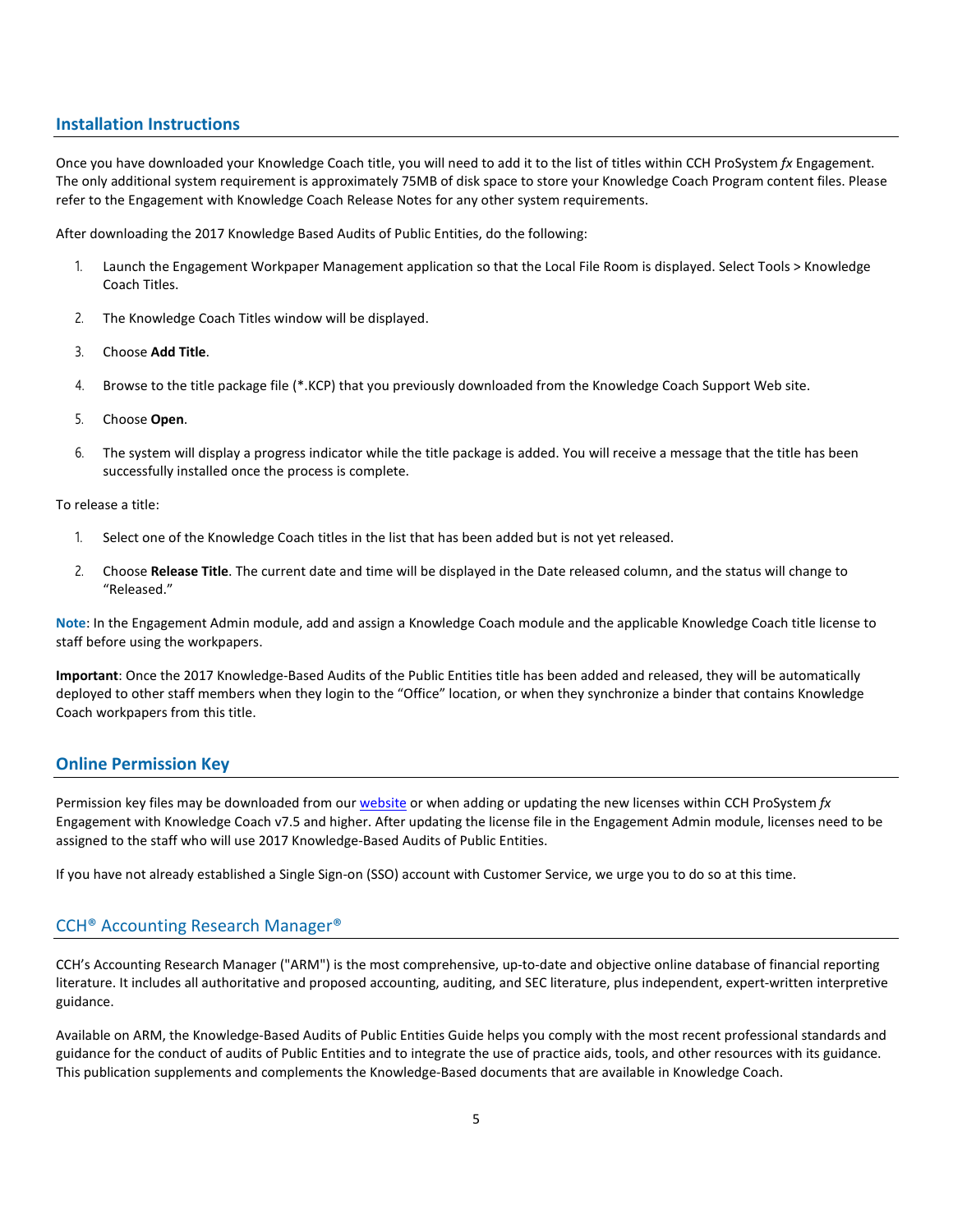If you subscribe to an ARM library that includes Public Entity content, you can link directly to source material from Resources within Knowledge Coach documents. These links have been updated to refer to the accounting standards under the FASB Accounting Standards Codifications. Also, if you subscribe to the Knowledge-Based Audits of Public Entities Guide on ARM, you can take advantage of references to the guide material from within the Knowledge Coach documents.

With Accounting Research Manager, you maximize the efficiency of your research time, while enhancing your results. Learn more about our content, our experts, and how you can request your free trial by visiting the [Accounting Research Manager website.](http://www.accountingresearchmanager.com/) You can also access the Accounting Research Manager Web site by selecting **Engagement > Binder Window > Shortcuts Bar > Guidance tab**.

# Using Your Knowledge Coach Content

To use your Knowledge Coach Workpaper Templates, do the following:

- 1. Open a binder in Engagement.
- 2. Select the workpaper tab into which you would like to insert the workpaper.
- 3. Select **New Knowledge Coach Workpaper** from the toolbar or File menu.
- 4. The *New Knowledge Coach Workpaper* dialog appears (Figure 1).
- 5. Select the **New Knowledge Coach Title** with the content you would like to use. You can only select titles you have installed. The information displayed changes to reflect the workpaper organization available for the selected title.
- 6. Select the **Knowledge Coach Workpapers** to insert into your binder and click **OK**.
- 7. In the *Selected Workpaper Properties* dialog, each workpaper name is automatically loaded into the Name field. Add a **workpaper index** in the Index field and make any Name modifications you desire. You can also modify the tab location or the roll forward settings for each workpaper.
- 8. Click **OK**. The integrated Knowledge Coach workpaper is now inserted into your engagement binder.

**Note:** For more information on how to use Knowledge Coach workpapers in your binder, see the Knowledge Coach User Guide.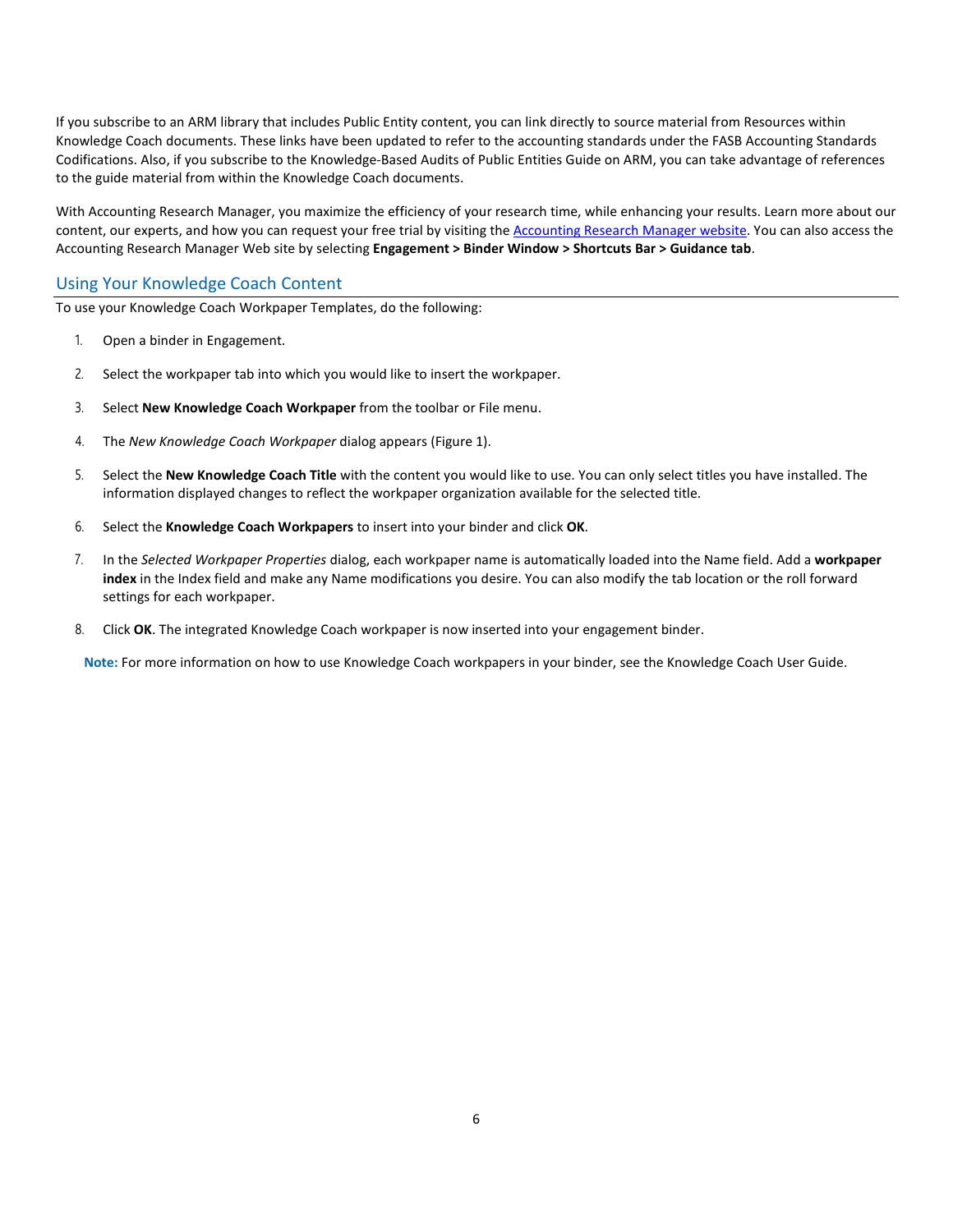New Knowledge Coach Workpaper

| Industry title selection                  | Workpaper selection                                                                                                                                                                                                                                                                                                                                                                                                                                                                                           |                                                                             |
|-------------------------------------------|---------------------------------------------------------------------------------------------------------------------------------------------------------------------------------------------------------------------------------------------------------------------------------------------------------------------------------------------------------------------------------------------------------------------------------------------------------------------------------------------------------------|-----------------------------------------------------------------------------|
| $\leftarrow$ $\vert$ Q                    | Q                                                                                                                                                                                                                                                                                                                                                                                                                                                                                                             | 녬<br>∙È                                                                     |
| 2017 KBA PCAOB                            | Add independent workpapers without foundation workpapers                                                                                                                                                                                                                                                                                                                                                                                                                                                      | Details of selected workpaper                                               |
| $\overline{\phantom{a}}$<br>$\rightarrow$ | 000-Resources<br>田中<br>100-The Communications Hub<br>面叫<br>200-Pre-Engagement Procedures<br>画画<br>300-Risk Assessment-Understanding the Entity & Environment<br>画画<br>400-Risk Assessment-Design of Internal Controls<br>由一<br>500-Assessing Risk of Material Misstatement<br>画「<br>由一<br>600-Audit Procedures-Response to Assessed Risks<br>700-Audit Procedures-Tests of Internal Controls<br>画画<br>800-Audit Procedures-Substantive Tests<br>面一<br>面叫<br>900-Evaluating, Concluding & Reporting Procedures | Highlight a workpaper or select<br>a workpaper check box to see<br>details. |
|                                           | OK                                                                                                                                                                                                                                                                                                                                                                                                                                                                                                            | Help<br>Cancel                                                              |

 $\times$ 



## **Additional Information on Knowledge Coach and the KBA Methodology**

## **Knowledge-Based Audit (KBA) Methodology**

Allows the results of one set of procedures to become the input for the next. The key components of the KBA methodology include:

- An Overview that guides auditors through the methodology;
- Knowledge-Based Audit documents, integral to the risk assessment and overall audit processes, which contain steps and procedures required by PCAOB auditing standards;
- Customizable Audit Programs that take auditors through related steps and procedures;
- Practice Aids to help auditors complete steps or processes outlined in the Knowledge-Based Audit documents and Audit Programs;
- Auditor's Reports that provide a variety of sample auditor's opinions on audited financial statements; and
- Correspondence documents that provide sample letters to be used to comply with PCAOB requirements and in many other common situations.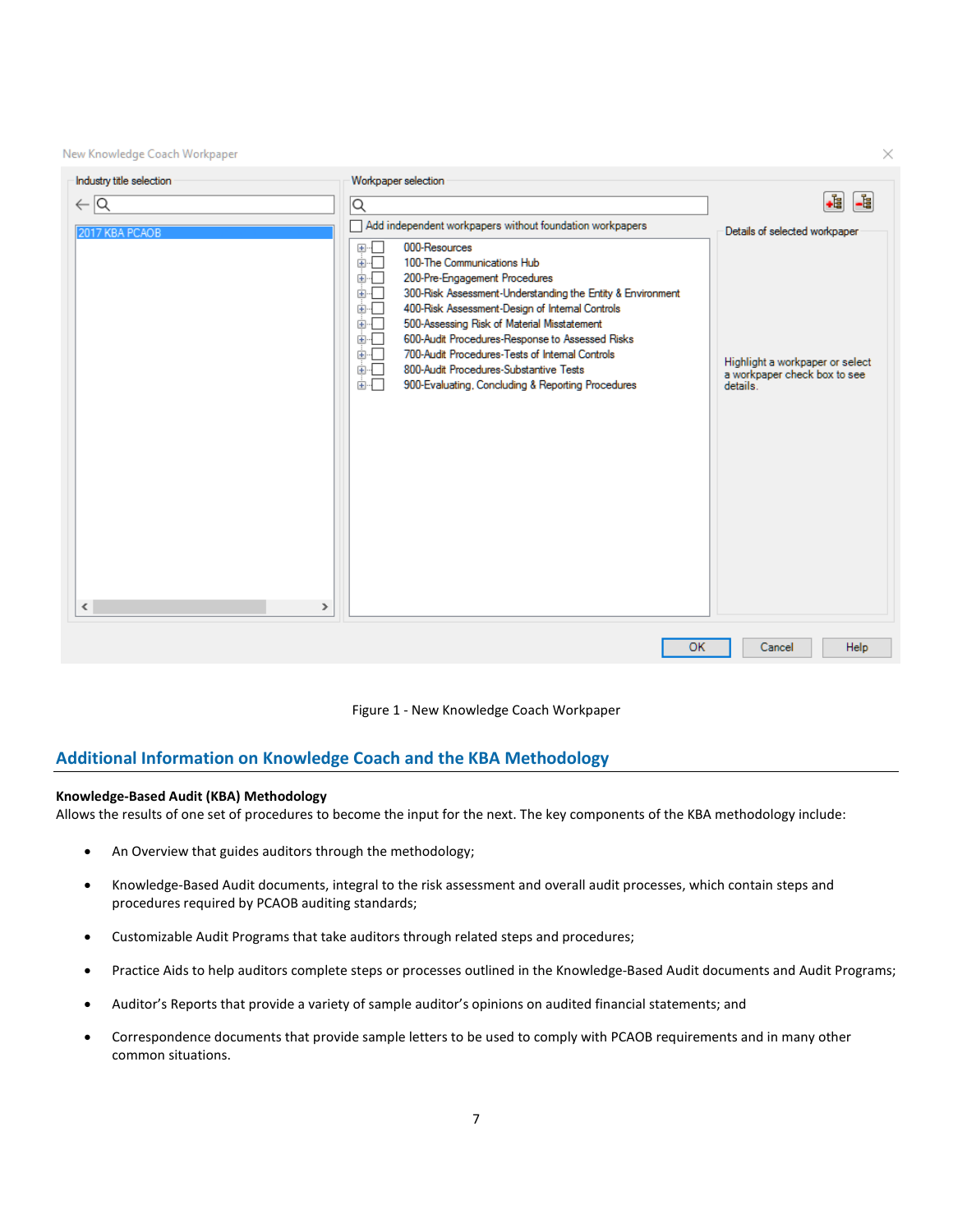- The PCAOB's Risk Assessment Standards The practice aids and tools in the 2017 Knowledge-Based Audits of Public Entities are designed around the PCAOB's risk assessment and clarified standards to assist auditors of public entities by:
	- Facilitating compliance with PCAOB auditing standards;
	- Encouraging more effective audits through tailored audit programs and comprehensive practice aids;
	- Helping auditors to focus on and respond to identified audit risks; and
	- Enhancing audit documentation.

## **CCH® ProSystem** *fx***® Knowledge Coach**

Knowledge Coach functionality allows auditors to use the Knowledge-Based-Audit methodology more efficiently by eliminating the need for duplicate entry of the same information, tailoring audit documentation to each particular engagement, and documenting the link between risks identified and procedures performed. AUD-100 Tailoring Question is a document in Knowledge Coach that presents engagement-level questions designed to aid in tailoring the engagement documentation to fit each client. Completing the questions helps the auditor avoid duplication and unnecessary workpapers.

**Note:** Before you begin your audit, please review the guidance in AUD-101 Overall Audit Program. This workpaper is intended to be your road map through a Knowledge-Based Audit methodology. You should start your audit with AUD-100 Tailoring Question Workpaper and AUD-101 Overall Audit Program.

## • **Risks**

Can be captured via the Risk Summary task pane from any Knowledge Coach workpaper by the current editor of KBA-502 Summary of Risk Assessments. This allows the user to continuously assess risks during the engagement. Several workpapers prompt the consideration of the presence of risks, but the Risk Summary task pane must be used to document those risks. All documented risks flow to the Risk Summary. To ensure risks show in findings tables, make sure to check the "workpaper identified in" field of the Risk pane.

## • **Information Flow**

Helps cut down on the time spent duplicating information across forms. In addition, the flow of consistent information ensures that information and updates to information are not missed between workpapers. Drill-down functionality helps the user navigate quickly to the source of the information, aiding in the review of the audit file.

#### • **Diagnostics**

Help keep track of unresolved issues like unanswered questions, incomplete risks, program steps not linked to risks or relevant assertions, missing workpaper, and more.

## • **Links to Accounting Research Manager (ARM**)

If you subscribe to an ARM library that includes audit content, you can link directly to source material from Resources within Knowledge Coach workpapers. These links have been updated to reference to the accounting standards under the FASB Accounting Standards Codifications and the auditing standards issued by the AICPA. Also, if you subscribe to the Knowledge-Based Audits of Public Entities Guide on ARM, you can take advantage of links to the audit guide material from within the Knowledge Coach documents.

## • **Interpretive Guidance**

It is integrated into each Knowledge Coach template through the Tips view of each new task pane. Informational features include Practice Points, Examples, Optional Workpapers, and Resources to help auditors work more effectively and efficiently. You can also navigate from Resources within a document or the tip pane directly to CCH's Accounting Research Manager and industry audit guides by simply clicking on the Reference.